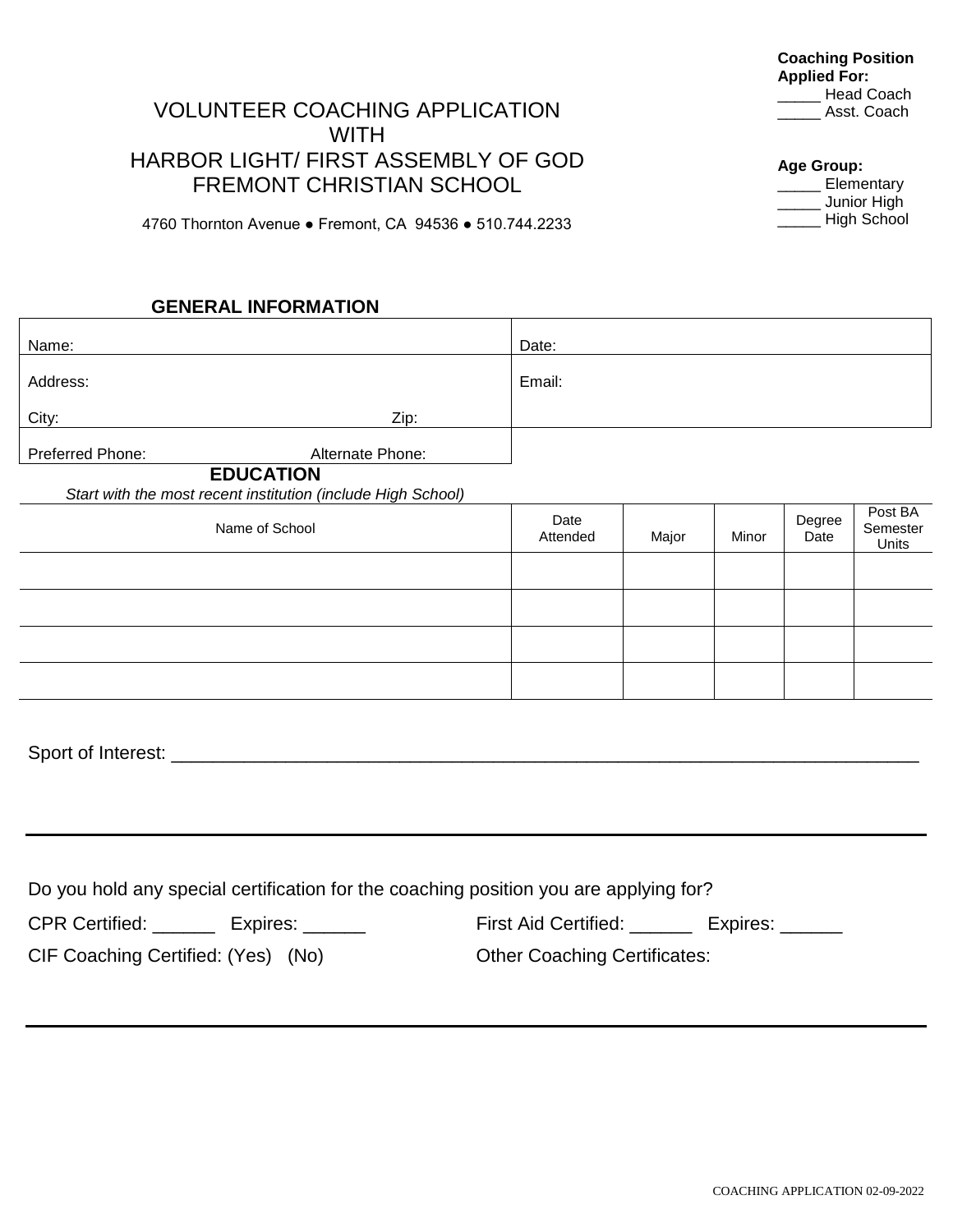### *PREVIOUS COACHING EXPERIENCE*

*Start with most recent job*

| Sport | Level<br><u>(U-12, Jr. Varsity,</u> 3 <sup>rd</sup> Grade) | Role<br>(Head Coach, Asst. Coach) | How long did you work<br>there? |
|-------|------------------------------------------------------------|-----------------------------------|---------------------------------|
|       |                                                            |                                   |                                 |
|       |                                                            |                                   |                                 |
|       |                                                            |                                   |                                 |
|       |                                                            |                                   |                                 |
|       |                                                            |                                   |                                 |
|       |                                                            |                                   |                                 |
|       |                                                            |                                   |                                 |
|       |                                                            |                                   |                                 |
|       |                                                            |                                   |                                 |
|       |                                                            |                                   |                                 |

**Coaching Education**

Classes, Clinics, Books Read:

**From what source did you learn of Harbor Light/First Assembly of God/Fremont Christian School?**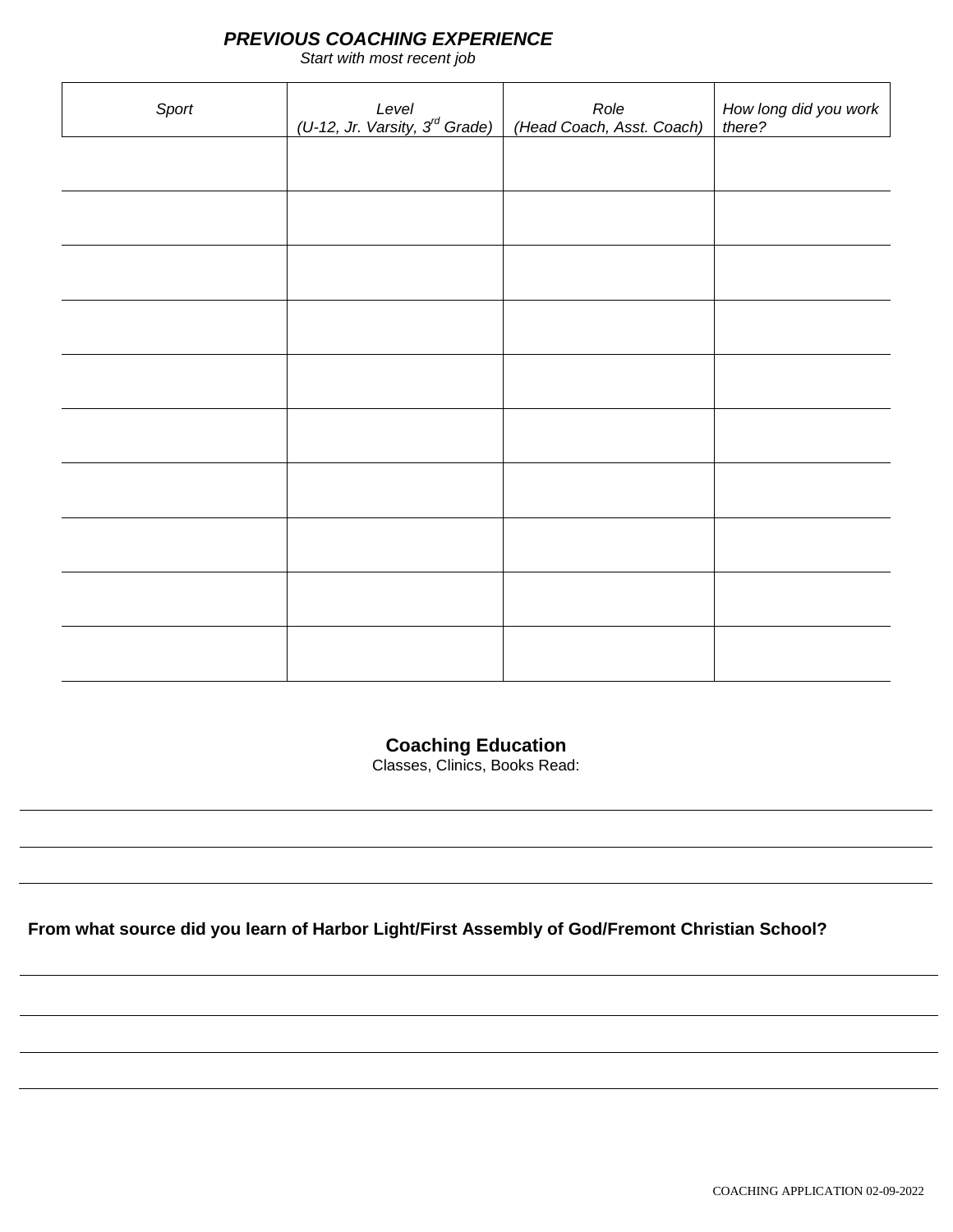## **CHRISTIAN BACKGROUND**

| Denominational preference? ________________     |                                                                                                                             | Present Affiliation? |
|-------------------------------------------------|-----------------------------------------------------------------------------------------------------------------------------|----------------------|
| Member? Yes or No                               | (Name and Address)                                                                                                          |                      |
| In what capacity are you active in your church? |                                                                                                                             |                      |
|                                                 | Please indicate the name and address if the Evangelical Church that you plan to attend regularly during your contract year. |                      |
| <b>Church Name</b>                              | Address                                                                                                                     | City, State and Zip  |
|                                                 | Briefly, how would you explain salvation to someone else?                                                                   |                      |

How did you accept Jesus Christ as your personal Savior?

WHY ARE YOU INTERESTED IN WORKING FOR HARBOR LIGHT/FIRST ASSEMBLY OF GOD/FREMONT CHRISTIAN SCHOOL?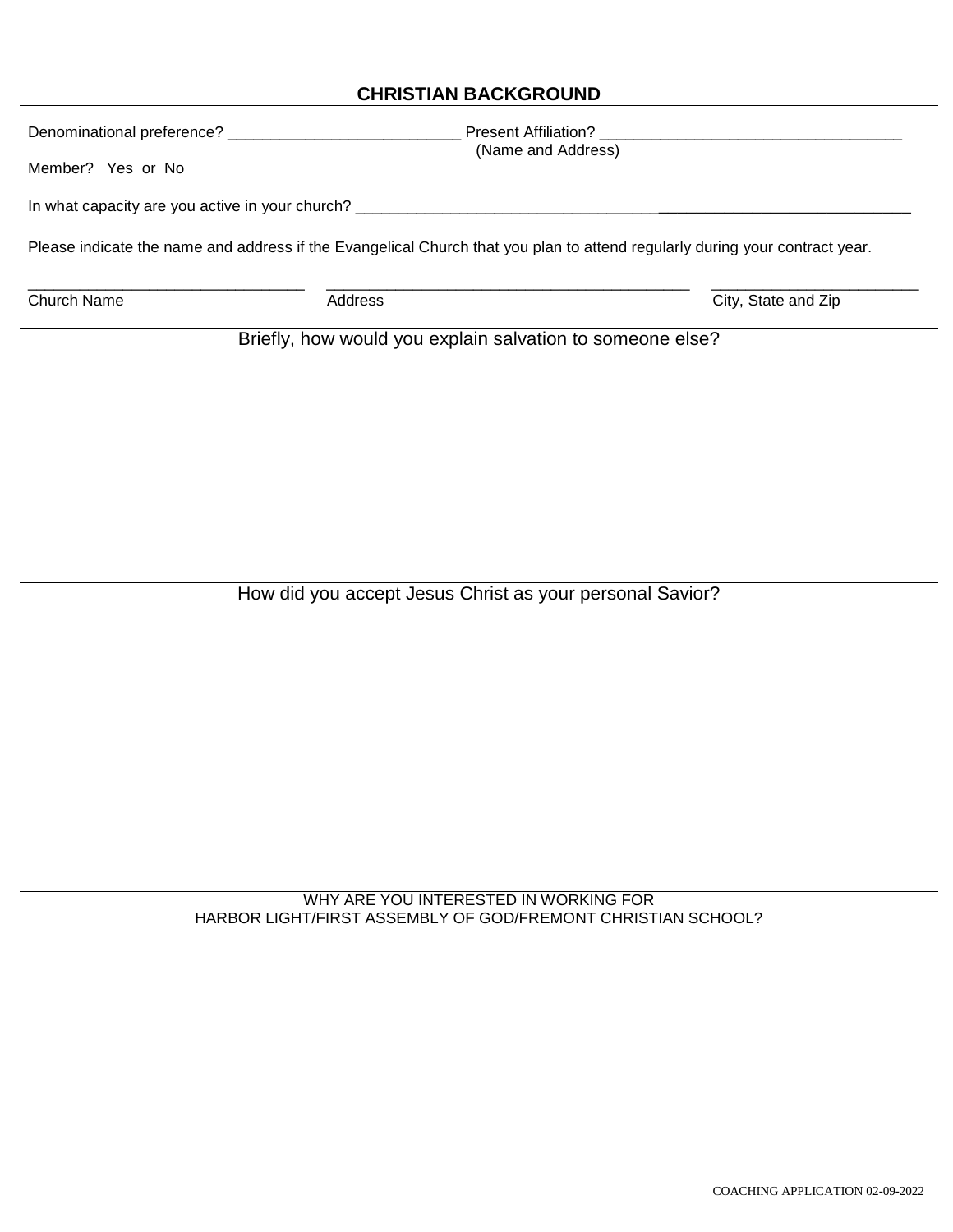#### **REFERENCES**

| You will need to sign the authorization to release reference information form and return it with this application. |  |  |
|--------------------------------------------------------------------------------------------------------------------|--|--|
|                                                                                                                    |  |  |

EMPLOYMENT/EDUCATIONAL REFERENCES: Give three references that are qualified to speak of your PROFESSSIONAL TRAINING AND EXPERIENCE. List your current or most recent principal or supervisor first.

| <b>NAME</b> | <b>EMAIL ADDRESS</b> | <b>PHONE</b> | POSITION/RELATIONSHIP |
|-------------|----------------------|--------------|-----------------------|
|             |                      |              |                       |
|             |                      |              |                       |
|             |                      |              |                       |

PERSONAL REFERENCES: Give three references that are qualified to speak of your SPIRITUAL AND CHRISTIAN SERVICE. DO NOT LIST IMMEDIATE FAMILY MEMBERS OR OTHER RELATIVES AS REFERENCES. List your current Pastor first.

| <b>NAME</b> | <b>EMAIL ADDRESS</b> | <b>PHONE</b> | POSITION/RELATIONSHIP |
|-------------|----------------------|--------------|-----------------------|
|             |                      |              |                       |
|             |                      |              |                       |
|             |                      |              |                       |

# AUTHORIZATION TO RELEASE REFERENCE INFORMATION

I have made application for a position with Harbor Light/First Assembly of God/Fremont Christian School. I authorize Harbor Light/First Assembly of God/Fremont Christian School to inquire about my work and personal history and to verify all data given in my application for employment, related papers, and my oral interviews.

I authorize the release and giving of any information requested by Harbor Light/First Assembly of God/Fremont Christian School such as employment records, performance reviews, and personal references whether such information is favorable or unfavorable to me.

I release any person, organization, or company from any and all liability, claims, or damages that may directly or indirectly result from the use, disclosure, or release of any such information by any person or party, whether such information is favorable or unfavorable to me.

I further waive the right to ever personally view any references given to Harbor Light/First Assembly of God/Fremont Christian School.

I further certify that I have carefully read and do understand the above statements.

Applicant's Name (Print)

Applicant's Signature **Date** Date of *Applicant's Signature* Date of *Date* Date of *Date* Date of *Date* Date of *Date* Date of *Date* Date of *Date* of *Date* of *Date* of *Date* of *Date* of *Date* of *Date* of *Date* o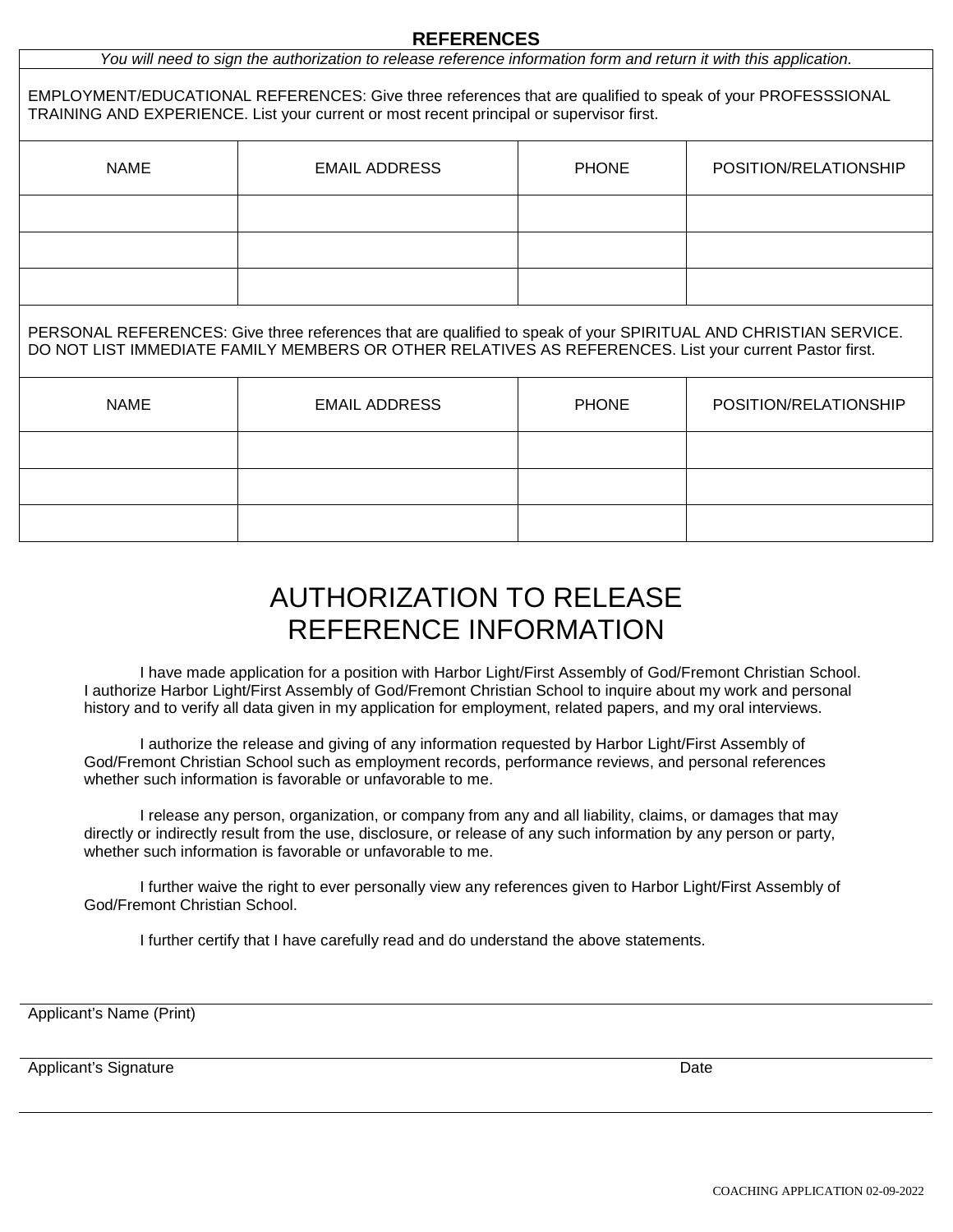# **APPLICANT'S CERTIFICATION AND AGREEMENT**

I understand that **Harbor Light/First Assembly of God/Fremont Christian School** does not discriminate in its employment practices on the basis of gender, race, color, national or ethnic origin, age or disability. The school is a religious organization and does discriminate on the basis of religion. I further understand that any offer of employment is conditioned on the proof of legal authority to work in the U. S.

I hereby certify that the facts set forth in these application forms are true and complete to the best of my knowledge. I understand that discovery of falsification of any statement or significant omission of fact during any phase of the hiring process may prevent me from being hired or, if hired, may subject me to immediate dismissal.

I authorize **Harbor Light/First Assembly of God/Fremont Christian School** to inquire about my work and personal history and to verify all data given in my application for employment, related papers, and my oral interviews. I authorize the release and giving of any information requested by **Harbor Light/ First Assembly of God/Fremont Christian School** such as employment records, performance reviews, and personal references. I release any person, organization, or company from liability or damage that may result from furnishing the information requested. I further waive the right to ever personally view any references given to **Harbor Light/First Assembly of God/Fremont Christian School**.

I further certify that I have carefully read and do understand the above statements.

| Signature of<br>▵ | )ate<br>. |  |
|-------------------|-----------|--|

# **APPLICANT DECLARATION OF ETHICAL AND MORAL INTEGRITY**

As an applicant for a position at Harbor Light/First Assembly of God/Fremont Christian School, and its ministries, I (print name) example and recognize, understand, and adhere to the moral and ethical standards and mandates of said church / school. I further declare that with regard to my personal moral and ethical character and conduct as of this date, I am not, nor have been in the past engaged in inappropriate conduct toward minors, nor do I have inclinations toward such conduct. Inappropriate conduct includes the following: homosexuality, verbal, physical or sexual abuse as defined by Scripture and state law. I do declare that the above statement is factual and true. By affixing my signature, I declare that I meet the moral and ethical standards of Harbor Light/ First Assembly of God/Fremont Christian School.

Signature Date **Date** 

\_\_\_\_\_\_\_\_\_\_\_\_\_\_\_\_\_\_\_\_\_\_\_\_\_\_\_\_\_\_\_\_\_\_\_\_\_\_\_\_\_\_\_ \_\_\_\_\_\_\_\_\_\_\_\_\_\_\_\_\_\_\_\_\_\_\_\_\_